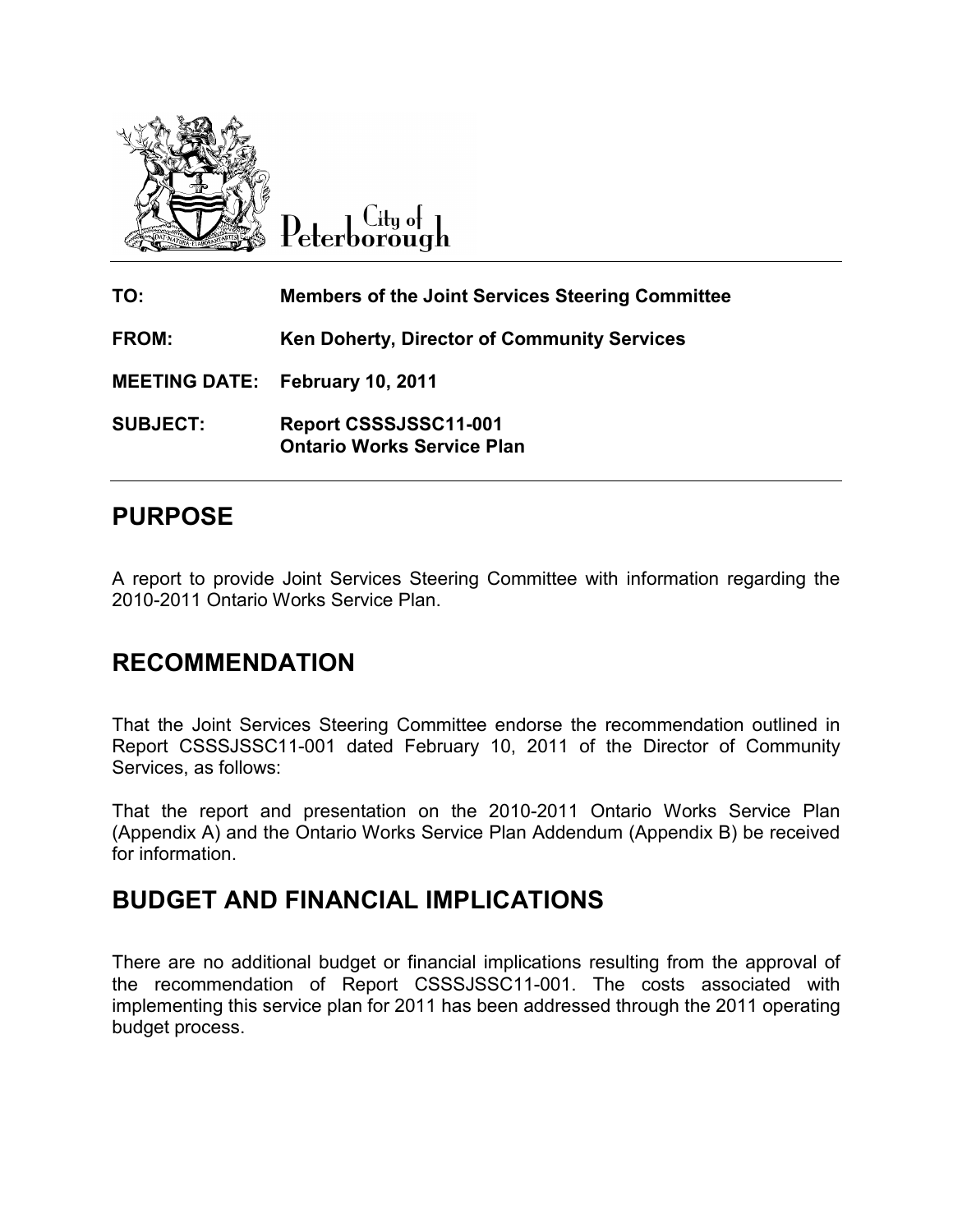## **BACKGROUND**

The Ministry of Community and Social Services and the Social Services Division share a common goal: to improve employment outcomes for people relying on social assistance by providing effective, integrated supports that help them prepare for, find and keep jobs. Ontario Works employment assistance, addiction services and administration funding is available for staffing and programming to provide a full range of employment services and supports to all eligible participants of the City and County.

Ontario Works further supports the goal of helping people move towards employment by linking program planning to the achievement of two measured employment outcomes:

- **Employment:** helping people find and keep jobs; and
- **Earnings:** helping people achieve financial independence.

The Ministry of Community and Social Services requires the municipality as the Consolidated Municipal Service Manager (CMSM) to submit a two-year service plan to provide an overview of the local context and to outline the strategies the municipality will undertake to achieve the expected employment and earnings outcomes that are negotiated. The two-year service plan is a living document and can be reviewed in year with potential adjustments to the outcome targets to reflect major changes in the environment. This is important, as failure to achieve the negotiated target outcomes could result in the potential recovery of up to 15% of employment funding (\$359,307 per year based on current funding).

In 2010, the cost of program delivery included staff and office costs for Ontario Works Administration of \$5,367,469; Employment Assistance to clients of \$2,971,941; and Addiction Services of \$539,523 for a total of \$8,878,933. This total was subsidized by the province in the amount of \$5,739,320.

The Ontario Works (OW) Service Plan outlines a strategy for achieving the employment outcomes while providing a full range of employment activities during these challenging economic times.

Key initiatives contained within this Service Plan are:

- Continued emphasis on quality client centered service through individual employment action planning and regular participant feedback processes;
- Data-driven program planning, including continued use of the Employment Readiness Scale and the setting of outcome measurements for programs like Family Support and implementation of a new Hostel Client Data Base program;
- Strengthened linkages between OW sponsored training programs and employers;